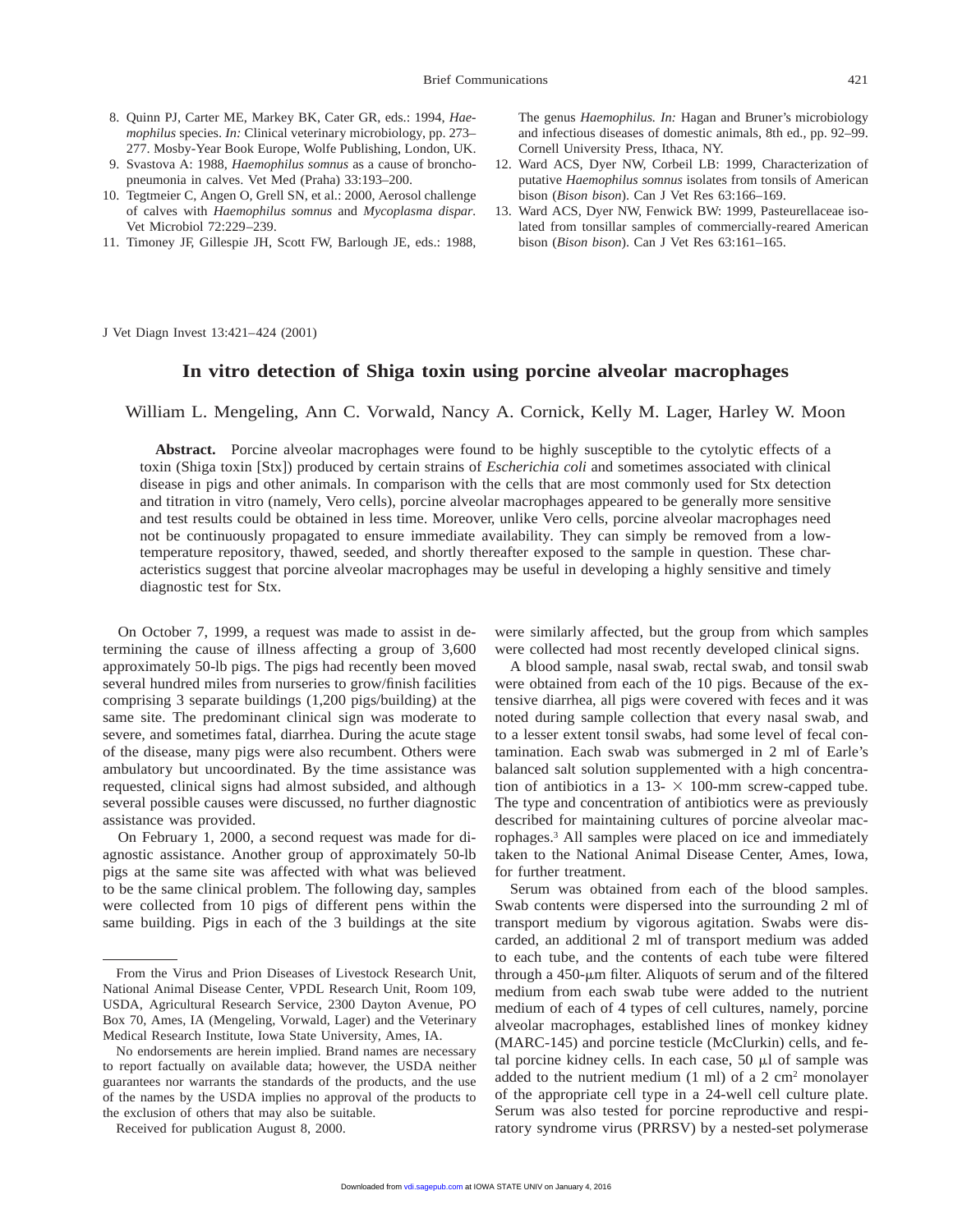|              | Pig number |  |   |                          |  |                                |  |                          |  |                          |  |
|--------------|------------|--|---|--------------------------|--|--------------------------------|--|--------------------------|--|--------------------------|--|
| Virus*       |            |  |   | $\overline{4}$           |  | 6                              |  | ŏ                        |  | 10                       |  |
| <b>PRRSV</b> | $++$       |  |   |                          |  |                                |  |                          |  |                          |  |
| <b>PRCV</b>  |            |  | – | $\overline{\phantom{0}}$ |  | $\qquad \qquad \longleftarrow$ |  | $\overline{\phantom{0}}$ |  |                          |  |
| <b>PEV</b>   |            |  |   |                          |  | —                              |  |                          |  | $\overline{\phantom{0}}$ |  |

**Table 1.** Isolation of viruses from serum and swab samples collected from pigs believed to be naturally affected with edema disease.

\* PRRSV = porcine reproductive and respiratory syndrome virus; PRCV = porcine respiratory coronavirus; PEV = porcine enterovirus. No other viruses were identified.

 $\dagger$  + = virus identified; - = virus not identified. Viruses were identified by isolation in 1 or more types of cell cultures (see text) except for identification of PRRSV in 3 pigs (serum) only by PCR.

chain reaction (PCR).8 Three blind passages were made in MARC-145, porcine testicle, and fetal porcine kidney cells before a sample was considered virus-free.

Collectively, PRRSV, porcine respiratory coronavirus (PRCV), and porcine enteroviruses (PEV) were identified by virus isolation in 1 or more types of cell cultures. More specifically, PRRSV was isolated in MARC-145 cells from the serum of 7 pigs, and it was identified by PCR in the sera of all 10 pigs. Although PRRSV was not identified by cytopathic effects in any of the other types of cell cultures, it was detected in the culture medium of 2 macrophage cultures by adding medium from macrophage cultures to cultures of MARC-145 cells 4 days after the macrophage cultures had been exposed to the field samples. The PRCV and PEV were isolated from 3 and 8 pigs, respectively. The PRCV was isolated only from nasal swabs and only in porcine testicle cells. The PEV was isolated from rectal swabs (8 pigs), nasal swabs (5 pigs), and a tonsil swab (1 pig). All of these 14 swabs were positive in porcine testicle cells, most were also positive in fetal porcine kidney cells, and a few were also positive in MARC-145 cells. The identity of PRRSV and PRCV was confirmed by PCR using specific primers. Portions of the PRCV genome were also sequenced. The PRRSV isolates were further characterized by restriction fragment length polymorphism (RFLP). The RFLP pattern was 1-4-1 (7 pigs) and 1-3-1 (3 pigs). These RFLP patterns

Table 2. Shiga toxin titer of selected samples.

| Sample* | Titer†        |  |
|---------|---------------|--|
| 123     | $<$ 1         |  |
| S1191   | $\geq 2,048$  |  |
| 2R      | 81,920        |  |
| 3R      | 640           |  |
| 5R      | $\geq 81,920$ |  |
| 4N      | 10,240        |  |
| 5N      | 1,280         |  |
| 2T      | 2,560         |  |
| 3T      | 1,280         |  |
|         |               |  |

\* Samples 123 and S1191 were culture supernatant fluids from nontoxin (123) and Shiga toxin-producing (S1191) strains of *E. coli*. The remaining samples  $(R = \text{rectal}, N = \text{nasal}, T = \text{tonsil})$  were from pigs (2, 3, 4, or 5) involved in the clinical episode under investigation.

† Samples 123 and S1191 were tested in 2-fold dilutions from undiluted to 1:2,048; the remaining samples were tested in 2-fold dilutions from 1:40 to 81,920.

indicated that the isolates were field strains of PRRSV, i.e., not vaccine or vaccine-derived strains.4 The identity of PEV was confirmed by indirect immunofluorescence with specific antisera kindly provided by the National Veterinary Services Laboratories, Ames, Iowa (J. Landgraf). A summary of the viruses isolated from each of the pigs is presented in Table 1.

The isolation of virus from rectal, nasal, and tonsil swabs in cultures of porcine alveolar macrophages was precluded because overnight incubation of cultures exposed to these samples resulted in partial to complete cytolysis. In general, damage was most severe in cultures exposed to rectal-swab samples, but cultures were affected regardless of the type of swab sample. This observation and the knowledge that all nasal swabs and perhaps all tonsil swabs were contaminated with feces suggested that porcine alveolar macrophages might be highly sensitive to some type of enterotoxin.

A cytolytic role for enterotoxin became even more plausible when a probable diagnosis of edema disease was subsequently made at the Iowa State University Veterinary Diagnostic Laboratory (ISUVDL) by histologic and bacteriologic examination of additional samples submitted from the same clinical episode. This suggested that the putative toxin we had identified was a Shiga toxin (Stx) produced by *Escherichia coli.* If so, it appeared that porcine alveolar macrophages might be a highly sensitive cell type for detecting Stx. A series of steps was taken to test this hypothesis.

The first step was to confirm the identity of the toxin in the field samples by neutralizing its activity with a bovine polyclonal antiserum for Stx 1, Stx 2, and Stx 2e.6 Field samples randomly selected for testing were fluids from 2 rectal swabs, 2 nasal swabs, and 1 tonsil swab. The toxin preparation used as a positive control was supernatant fluid from an Stx-positive culture of *E. coli,* strain S1191.2 Vero cells were used as the indicator of toxin activity.<sup>1</sup> In all cases, the toxic activity was neutralized by the polyclonal antiserum but not by fetal calf sera.

The second step was to determine the titers of toxin in a representative group of field samples and compare them with the titer of supernatant fluid from a culture of *E. coli* strain S1191. The comparison was done using Vero cells as the indicator system. The samples selected for comparative testing and their corresponding Stx titers are presented in Table 2.

The third step was to compare titers of toxic activity determined in porcine alveolar macrophages with those determined in Vero cells. In this case, culture fluids from *E. coli*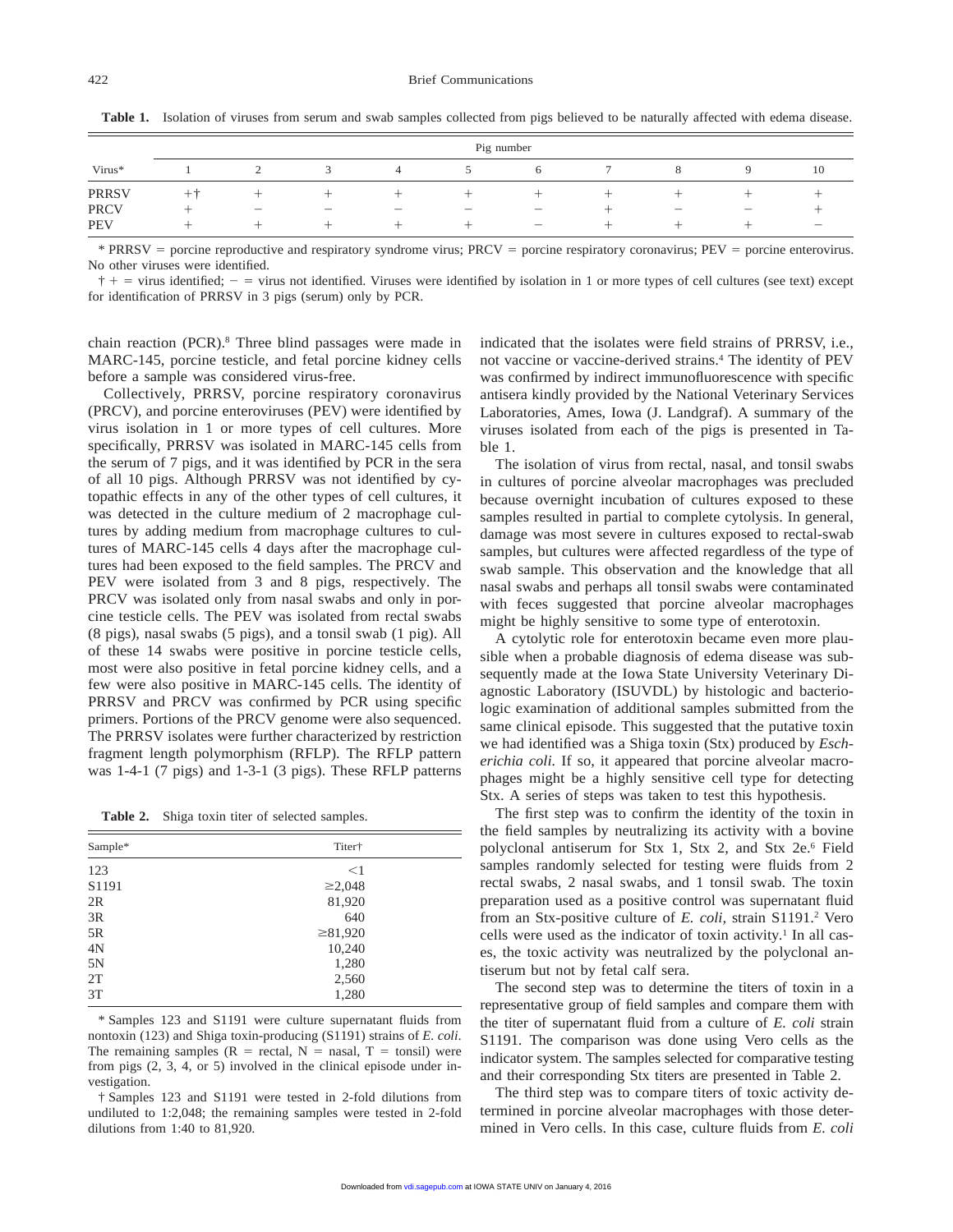**Table 3.** Comparison of porcine alveolar macrophages and Vero cells for titration of Shiga toxin (Stx).

|                  |                       | Titer <sup>†</sup>      |            |  |
|------------------|-----------------------|-------------------------|------------|--|
| Sample*          | Stx type <sup>†</sup> | Alveolar<br>macrophages | Vero cells |  |
| DH <sub>5a</sub> | none                  | 4                       | $\leq 4$   |  |
| DH5a/pCKS112     | Stx 1                 | 1,310,720               | 2,621,440  |  |
| DH5a/pJES120     | Stx 2                 | 10,485,760              | 1,310,720  |  |
| S1191            | Stx 2e                | 10,240                  | 2,560      |  |
| 123              | none                  | $\leq$ 4                | $\leq 4$   |  |
| 5R               | unknown               | 81,920                  | 40.960     |  |

\* Sample 5R was fluid from the rectal swab of pig 5; the remaining samples were culture supernatant fluid from the indicated strain of *E. coli*.

† The type of Stx produced by the indicated strain of *E. coli*; typespecific antisera were not available to determine the type, or types, of Stx in sample 5R.

‡ Samples DH5a and 123 were tested in 2-fold dilutions starting at 1:4; the remaining samples were tested in 2-fold dilutions starting at 1:160.

strains DH5a (pCKS112)<sup>7</sup> (Stx 1), DH5a (pJES120)<sup>7</sup> (Stx 2), and S1191 (Stx 2e) and fluid from the rectal swab of 1 of the field samples (pig 5) were used in the comparison. Negative controls were culture fluids from *E. coli* strain DH5a and nonpathogenic *E. coli* strain 123. Alveolar macrophages were 2-fold to 8-fold more sensitive than Vero cells for determining toxic activity in 3 of the 4 Stx-positive samples (Table 3). However, there were too few samples to reach a definitive conclusion in regard to relative sensitivity between these 2 cell types.

The fourth step was to determine if each of the 3 reference types of Stx (Stx 1, Stx 2, and Stx 2e) tested in step 3 would be neutralized with specific antisera (polyclonal antiserum for Stx 1, Stx 2, and Stx 2e) when porcine alveolar macrophages were used as the indicator system. In all cases, the polyclonal antisera, but not fetal calf serum, neutralized toxin activity.

On the basis of diagnostic testing done by others at the ISUVDL and the identification of Stx in the samples described in this report, a primary diagnosis of edema disease seems appropriate for the clinical episode in question. Moreover, in a retrospective study, genes for Stx 2e, enterotoxins STa and STb, and F18 fimbria were identified by PCR analysis of an *E. coli* strain that had been isolated from the same clinical episode and kept in the ISUVDL repository (Bosworth BT, Casey TA: 1997, Identification of toxin and pilus genes in porcine *Escherichia coli* using polymerase chain reaction [PCR] with multiple primer pairs. Gen Meet Am Soc Microbiol [abstr. B-509]). From this information, it seems possible that enterotoxin STa or STb or both caused the profuse diarrhea observed in most affected pigs. Conversely, the concurrent clinical effect, if any, of PRRSV, PRCV, and PEV is unclear.

There appear to be several attributes of porcine alveolar macrophages for detecting and titrating Stx. They are highly sensitive to Stx and may often provide titers of toxic activity equal to or greater than the commonly used Vero cells. Toxin can be added as soon as macrophages attach to the culture

surface and nonadherent cells are rinsed away (this process is typically completed in less than 2 hours, with 1 hour for attachment and a few minutes to rinse away nonadherent cells and add fresh medium). Results are obtained in 16 hours or less (there is little or no change in the appearance of cultures after 16 hours of incubation). This contrasts with 48–72 hours of incubation required for Vero cell assays as they are commonly performed. Endpoints of toxic activity are relatively easy to determine because the amount of cytolysis usually changes abruptly. Unlike established cell lines, porcine alveolar macrophages need not be continuously propagated to ensure timely availability. They can simply be removed from a low-temperature repository, thawed, seeded, and used almost immediately. The toxins produced by *E. coli* that are common in ruminants and associated with foodborne human illness (Stx 1 and Stx 2) as well as the toxin associated with edema disease (Stx 2e) are all detected.

Although no clear differences were detected in the sensitivity of alveolar macrophages collected from different pigs during the course of this study (a total of 7 different donors were used to test this possibility), there is still a chance that at least subtle differences could be detected among pigs of different ages and different genetic backgrounds. If so, and if these in vitro differences reflect the corresponding pig's relative susceptibility to the specific enterotoxin-associated disease, alveolar macrophages might provide a phenotypic marker in attempting to select for disease resistance. The fact that alveolar macrophages can be collected relatively easily from live pigs<sup>3</sup> makes this hypothesis both testable and of potential practical significance.

The sensitivity of porcine alveolar macrophages to Stx also raises some interesting questions in regard to the pathogenesis of edema disease. Selected macrophage populations of murine peritoneal macrophages and human peripheral blood monocytes also have been tested for their susceptibility to Stx.5,8 Although both populations were found to be resistant to the potential Stx-induced cytolytic effects, they responded to Stx exposure by producing proinflammatory cytokines that induced expression of endothelial cell receptors for Stx. It was speculated that this cascade of events predisposes to Stx-mediated vascular damage.5,7 Whether the same or a similar phenomenon occurs in edema disease of swine remains to be determined.

*Acknowledgements.* Polyclonal antiserum and *E. coli* strains DH5a (pCKS112) and DH5a (pJES120) were a gift from Jim Samuel. Parts of this study were completed with the technical assistance of Sheridan Booher and were supported by NIH grant A141328 and the Frank K. Ramsey endowment.

## **References**

- 1. Gentry MK, Dalrymple JM: 1980, Quantitative microtiter cytotoxicity assay for *Shigella* toxin. J Clin Microbiol 12:361–366.
- 2. Marques LRM, Peiris JSM, Cryz SJ, O'Brien AD: 1987, *Escherichia coli* strains isolated from pigs with edema disease produce a variant of Shiga-like toxin II. FEMS Microbiol Lett 44: 33–38.
- 3. Mengeling WL, Vorwald AC, Lager KM, Brockmeier SL: 1996, Diagnosis of porcine reproductive and respiratory syndrome us-